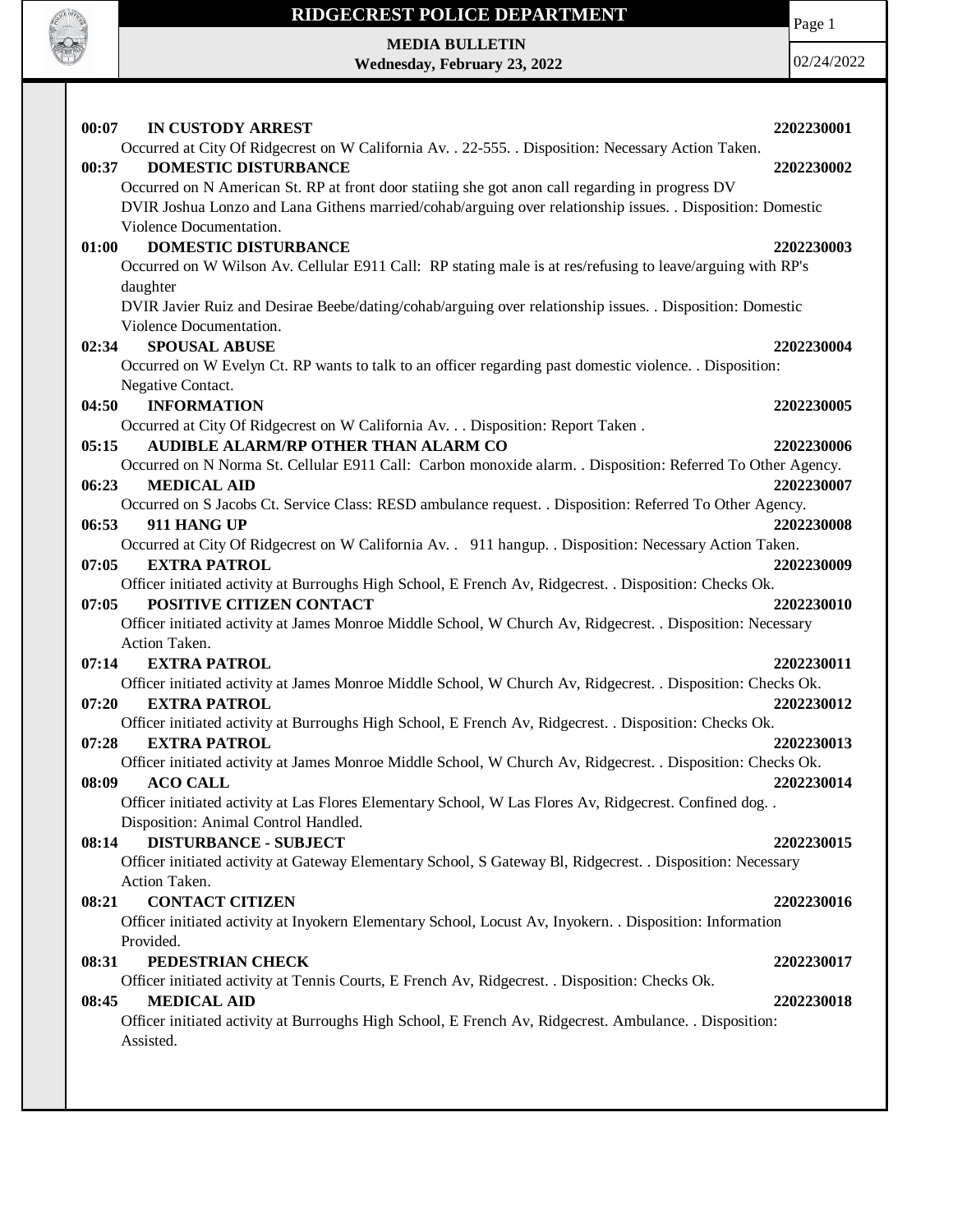

# **RIDGECREST POLICE DEPARTMENT MEDIA BULLETIN**

**Wednesday, February 23, 2022**

Page 2

| 09:03<br><b>UNWANTED SUBJECT</b>                                                                              | 2202230019 |
|---------------------------------------------------------------------------------------------------------------|------------|
| Occurred at Mallory, Daniel Od on N Norma St. . rp states patient was throwing things at the receptionist and |            |
| was refusing to leave. rp escorted subj outside but is refusing to leave the court yard area. . Disposition:  |            |
| Cancelled by RP.                                                                                              |            |
| POSITIVE CITIZEN CONTACT<br>09:05                                                                             | 2202230020 |
| Officer initiated activity at Burroughs High School, E French Av, Ridgecrest. . Disposition: Necessary Action |            |
| Taken.                                                                                                        |            |
| PARKING VIOLATION<br>09:12                                                                                    | 2202230021 |
| Occurred at Ridgecrest Physical Therapy on S China Lake Bl. . big truck taking up several parking spaces. .   |            |
| Disposition: Necessary Action Taken.                                                                          |            |
| <b>CONTACT CITIZEN</b><br>09:53                                                                               | 2202230022 |
| Occurred at City Of Ridgecrest on W California Av. . CALL RP/rp requesting to speak to WC regarding           |            |
| Enterprise. . Disposition: Information Provided.                                                              |            |
| <b>TERRORIST THREATS</b><br>09:55                                                                             | 2202230023 |
| Officer initiated activity at Murray Middle School, E Drummond Av, Ridgecrest. . Disposition: Report Taken.   |            |
| <b>CONTACT CITIZEN</b><br>09:58                                                                               | 2202230024 |
| Officer initiated activity at Mesquite High School, W Drummond Av, Ridgecrest. . Disposition: Information     |            |
| Provided.                                                                                                     |            |
| 09:59<br><b>BURGLARY-VEH/BUSN-REPORT</b>                                                                      | 2202230025 |
| Occurred on E White Oak Dr. CALL RP/rp states items were stolen out of veh sometime last night                |            |
| Disposition: Log Note Only.                                                                                   |            |
| <b>290 REGISTRANT</b><br>10:01                                                                                | 2202230026 |
| Occurred at City Of Ridgecrest on W California Av. . Annual update. . Disposition: Necessary Action Taken.    |            |
| <b>ACO CALL</b><br>10:06                                                                                      | 2202230027 |
| Officer initiated activity at S Warner St/W Upjohn Av, Ridgecrest. Loose dog. . Disposition: Animal Control   |            |
| Handled.                                                                                                      |            |
| 10:12<br><b>DISTURBANCE - VERBAL</b>                                                                          | 2202230028 |
| Officer initiated activity at Mesquite High School, W Drummond Av, Ridgecrest. . Disposition: Checks Ok.      |            |
| <b>ATTEMPT TO CONTACT</b><br>10:27                                                                            | 2202230029 |
| Officer initiated activity at S Lamb Rd, San Bernardino County. . Disposition: Negative Contact.              |            |
| 10:30<br><b>EXTRA PATROL</b>                                                                                  | 2202230030 |
| Officer initiated activity at James Monroe Middle School, W Church Av, Ridgecrest. . Disposition: Checks Ok.  |            |
| 10:37<br><b>SHOPLIFTING</b>                                                                                   | 2202230031 |
| Occurred at Sally Beauty #10373 on N China Lake Bl. . BMA took clippers from the shop - wearing black beanie  |            |
| and a black jacket- left in a dark grey Honda Civic. . Disposition: Necessary Action Taken.                   |            |
| <b>REPOSSESSION</b><br>10:38                                                                                  | 2202230032 |
| Occurred on N Randall St. . Disposition: Necessary Action Taken.                                              |            |
| 10:38<br><b>ACO CALL</b>                                                                                      | 2202230033 |
| Officer initiated activity at W Rader Av/S Nevada St, Ridgecrest. Loose dog reported. . Disposition: Animal   |            |
| Control Handled.                                                                                              |            |
| 911 WIRELESS CALL<br>10:40                                                                                    | 2202230034 |
| Occurred at City Of Ridgecrest on W California Av. . rustling, possible accidental dial. . Disposition:       |            |
| Necessary Action Taken.                                                                                       |            |
| <b>CONTACT CITIZEN</b><br>10:41                                                                               | 2202230035 |
| Officer initiated activity at Murray Middle School, E Drummond Av, Ridgecrest. . Disposition: Information     |            |
| Received.                                                                                                     |            |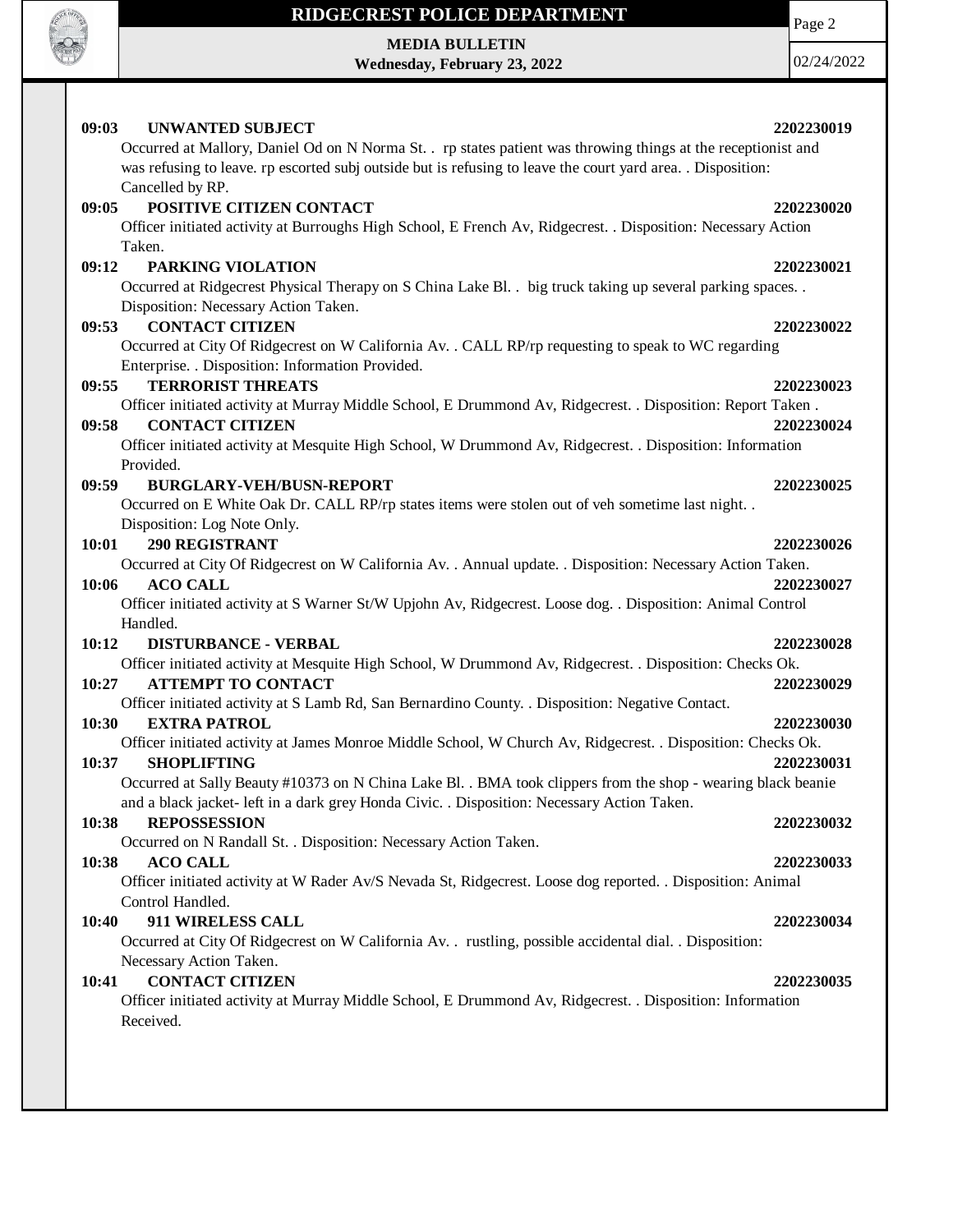

### **RIDGECREST POLICE DEPARTMENT**

**MEDIA BULLETIN Wednesday, February 23, 2022** Page 3

| PETTY THEFT<br>10:51                                                                                                 | 2202230036 |
|----------------------------------------------------------------------------------------------------------------------|------------|
| Occurred at Motion Tire & Wheel on S Warner St. . Rp states customer was unruly and refused to pay for               |            |
| services/subject then took off with 1 or 2 tires from the business without paying/DOT north on warner                |            |
| Disposition: Log Note Only.                                                                                          |            |
| <b>FOUND NARCOTICS</b><br>11:15                                                                                      | 2202230037 |
| Occurred at Walgreens #09030 on W Drummond Av. . Rp states customer found a baggie with a white                      |            |
| substance near the store, customer gave it to an employee as found/contact the cashier to get it. . Disposition:     |            |
| Report Taken.                                                                                                        |            |
| 11:25<br><b>WARRANT ARREST</b>                                                                                       | 2202230038 |
| Officer initiated activity at W Inyokern Rd/N Victor, Kern County. SA/Harris, Ricky Dean Jr 11/11/72                 |            |
| BV014253A/No Bail/PC 3455(A)                                                                                         |            |
| RF008512A/\$5k/HS 11378; PC 22210                                                                                    |            |
| RF008477A/\$5k/HS 11378; PC 22210                                                                                    |            |
| RF008843B/\$300k/PC 182(A)(1); PC 212.5(C); PC 215(A); PC 245(A)(1); HS 11364; HS 11377(A)                           |            |
| Booked CRF. . Disposition: Arrest Made.                                                                              |            |
| <b>CONTACT CITIZEN</b><br>11:33                                                                                      | 2202230039 |
| Occurred at City Of Ridgecrest on W California Av. . wants to know if someone is in custody. . Disposition:          |            |
| Information Provided.                                                                                                |            |
| 11:35<br><b>ACO CALL</b>                                                                                             | 2202230040 |
| Officer initiated activity at N Sunland St, Ridgecrest. . Disposition: Animal Control Handled.                       |            |
| <b>CONTACT CITIZEN</b><br>11:36                                                                                      | 2202230041 |
| Officer initiated activity at James Monroe Middle School, W Church Av, Ridgecrest. Possible 415                      |            |
| Disposition: Checks Ok.                                                                                              |            |
| <b>ACO CALL</b><br>11:52                                                                                             | 2202230042 |
| Officer initiated activity at S Mahan St/W Dolphin Av, Ridgecrest. Xpatrol loose dogs. . Disposition: Animal         |            |
| Control Handled.                                                                                                     |            |
| <b>DOMESTIC DISTURBANCE</b><br>11:54                                                                                 | 2202230043 |
| Occurred on N Gold Canyon Dr.                                                                                        |            |
| possible dv                                                                                                          |            |
| DVIR between Kimberely Mandrell and Truman Simon/dating/cohab/children in common/arguing over                        |            |
| relationship issues/truman is going with his mother and father and leaving the residence. . Disposition: Report      |            |
| Taken.                                                                                                               |            |
| <b>CONTACT CITIZEN</b><br>12:03                                                                                      | 2202230044 |
| Officer initiated activity at James Monroe Middle School, W Church Av, Ridgecrest. . Disposition: Information        |            |
| Provided.                                                                                                            |            |
| <b>FOLLOW UP</b>                                                                                                     | 2202230045 |
| 12:09<br>Occurred on W Panamint Av. RP WOULD LIKE IN PERSON CONTACT WITH OFC. . Disposition: Information             |            |
| Provided.                                                                                                            |            |
| <b>ACO CALL</b><br>12:12                                                                                             | 2202230046 |
| Officer initiated activity at S Porter St, Ridgecrest. . Disposition: Animal Control Handled.                        |            |
| 12:30<br><b>WELFARE CHECK</b>                                                                                        | 2202230047 |
| Occurred at Super 8 Motel on S China Lake Bl. . Rp states that is yelling and under the influence. .                 |            |
| Disposition: Checks Ok.                                                                                              |            |
| <b>INFORMATION RECEIVED</b>                                                                                          |            |
| 12:45<br>Occurred at Red Rock Books on W Ridgecrest Bl. . Rp states his daughters car ran out of gas by the store/rp | 2202230048 |
| just wants to notify us that its not been abandoned in case its called in/rp working on getting gas for the car      |            |
|                                                                                                                      |            |
|                                                                                                                      |            |
| Disposition: Information Received.                                                                                   |            |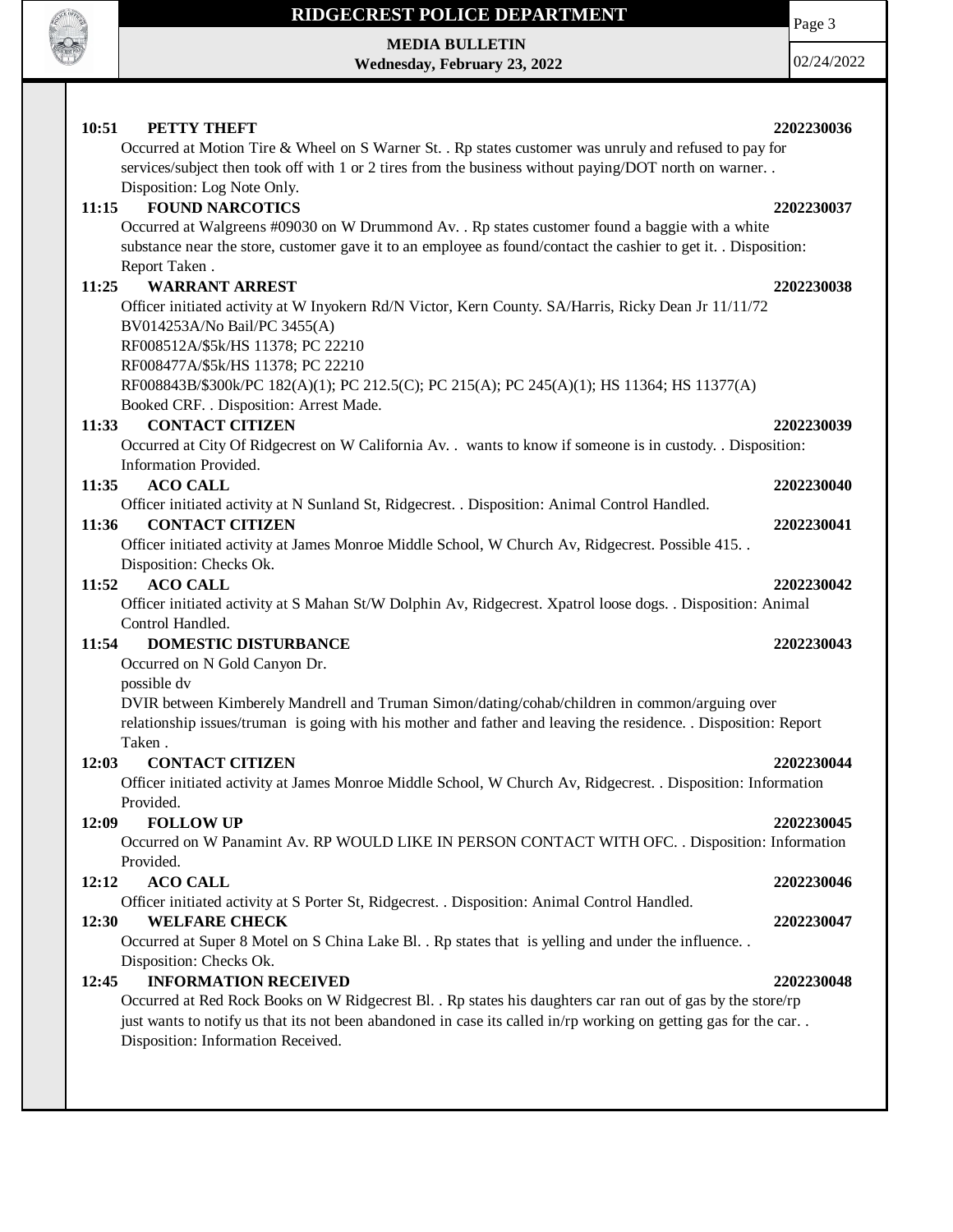

# **RIDGECREST POLICE DEPARTMENT**

**MEDIA BULLETIN Wednesday, February 23, 2022**

**CALL OF CALL** 

| 13:15<br><b>BURGLARY ALARM</b>                                                                              | 2202230049 |
|-------------------------------------------------------------------------------------------------------------|------------|
| Occurred at Sierra Vista Education Center on N Norma St. . General Fire Alarm. . Disposition: False Alarm.  |            |
| 911 WIRELESS CALL<br>13:32                                                                                  | 2202230050 |
| Occurred at City Of Ridgecrest on W California Av. . 911 accidental dial. . Disposition: Necessary Action   |            |
| Taken.                                                                                                      |            |
| 13:42<br><b>MESSAGE DELIVERY</b>                                                                            | 2202230051 |
| Occurred on N American St. WELCK. . Disposition: Necessary Action Taken.                                    |            |
| 911 WIRELESS CALL<br>13:52                                                                                  | 2202230052 |
| Occurred at City Of Ridgecrest on W California Av. .                                                        |            |
| attempt by M4 to id owner of found phone. . Disposition: Necessary Action Taken.                            |            |
| 13:53<br>911 WIRELESS CALL                                                                                  | 2202230053 |
| Occurred at City Of Ridgecrest on W California Av. . Service Class: W911 Test. . Disposition: Test Call.    |            |
| 911 WIRELESS CALL<br>13:54                                                                                  | 2202230054 |
| Occurred at City Of Ridgecrest on W California Av. .                                                        |            |
| rustling, possible accidental dial. . Disposition: Log Note Only.                                           |            |
| <b>SUPPLEMENTAL REPORT</b><br>14:17                                                                         | 2202230055 |
| Occurred at City Of Ridgecrest on W California Av. . CALL RP/would like to talk to an officer 22-317. .     |            |
| Disposition: Report Taken.                                                                                  |            |
| <b>MEDICAL AID</b><br>14:19                                                                                 | 2202230056 |
| Occurred on W Reeves Av. Cellular E911 Call: Service Class: WPH2 Med Aid. . Disposition: Referred To        |            |
| Other Agency.                                                                                               |            |
| <b>ASSIST OTHER DEPARTMENT</b><br>14:32                                                                     | 2202230057 |
| Occurred on W Haloid Av. . Disposition: Assisted.                                                           |            |
| 14:38<br><b>WELFARE CHECK</b>                                                                               | 2202230058 |
| Officer initiated activity at N Fairview St, Ridgecrest. . Disposition: Negative Contact.                   |            |
| <b>FOLLOW UP</b><br>14:40                                                                                   | 2202230059 |
| Officer initiated activity at Murray Middle School, E Drummond Av, Ridgecrest. . Disposition: Follow Up     |            |
| Completed.                                                                                                  |            |
| 14:47<br><b>WELFARE CHECK</b>                                                                               | 2202230060 |
| Officer initiated activity at W Wilson Av, Ridgecrest. . Disposition: Information Provided.                 |            |
| <b>FOUND PROPERTY</b><br>14:54                                                                              | 2202230061 |
| Occurred at Holland & Lyons Mortuary on S Norma St. . Found knife. . Disposition: Report Taken.             |            |
| 14:55<br><b>CONTACT CITIZEN</b>                                                                             | 2202230062 |
| Occurred on N Fairview St. called to inquire why officers were at her residence. . Disposition: Information |            |
| Received.                                                                                                   |            |
| 14:59<br><b>FLAG DOWN</b>                                                                                   | 2202230063 |
| Officer initiated activity at W Wilson Av, Ridgecrest. . Disposition: Information Provided.                 |            |
| <b>FOLLOW UP</b><br>15:01                                                                                   | 2202230064 |
| Officer initiated activity at Faller Elementary School, W Upjohn Av, Ridgecrest. . Disposition: Follow Up   |            |
| Completed.                                                                                                  |            |
| <b>MEDICAL AID</b><br>15:12                                                                                 | 2202230065 |
| Occurred on N Norma St. Cellular E911 Call: Service Class: WPH2 Med Aid. . Disposition: Referred To Other   |            |
| Agency.                                                                                                     |            |
| <b>290 REGISTRANT</b><br>15:19                                                                              | 2202230066 |
| Occurred at City Of Ridgecrest on W California Av. . 290 reg. . Disposition: Necessary Action Taken.        |            |
| <b>EXTRA PATROL</b><br>15:22                                                                                | 2202230068 |
| Officer initiated activity at Skate Park, E French Av, Ridgecrest. . Disposition: Checks Ok.                |            |
|                                                                                                             |            |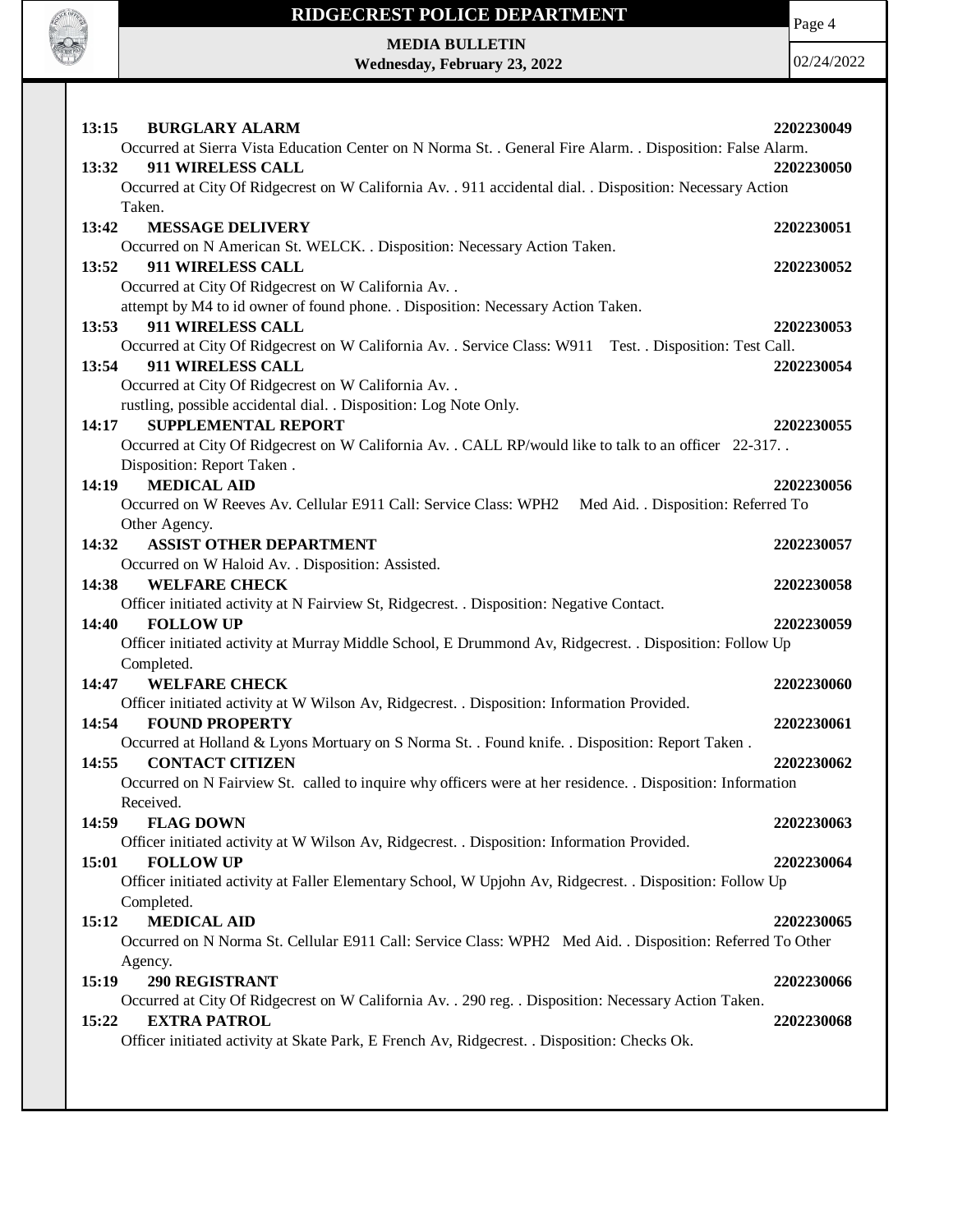

#### **RIDGECREST POLICE DEPARTMENT**

Page 5

**MEDIA BULLETIN Wednesday, February 23, 2022**

| <b>CONTACT CITIZEN</b><br><b>16:11</b>                                                                                           | 2202230069 |
|----------------------------------------------------------------------------------------------------------------------------------|------------|
| Occurred on N Nevada St. RP requesting contact - regarding contact from RO. . Disposition: Information                           |            |
| Provided.                                                                                                                        |            |
| 16:15<br><b>Mental Health Evaluation</b>                                                                                         | 2202230070 |
| Occurred at Ridgecrest Regional Hospital on N China Lake Bl. . 5150 EVAL REQ'D. . Disposition: Information<br>Provided.          |            |
| 16:47<br><b>VANDALISM REPORT</b>                                                                                                 | 2202230071 |
| Occurred on W Coral Av. Rp states someone destroyed her gate. . Disposition: Negative Contact.                                   |            |
| 17:03<br><b>CONTACT CITIZEN</b>                                                                                                  | 2202230072 |
| Occurred on N Yorktown St. Call RP, who has questions about a friend. . Disposition: Negative Contact.                           |            |
| <b>VANDALISM REPORT</b><br>17:41                                                                                                 | 2202230073 |
| Occurred on S Warner St. Broken windows. Known suspect. . Disposition: Information Provided.                                     |            |
| 17:47<br>PRISONER TRANSPORT                                                                                                      | 2202230074 |
| Occurred at City Of Ridgecrest on W California Av. Disposition: Necessary Action Taken.                                          |            |
| 18:20<br><b>CONTACT CITIZEN</b>                                                                                                  | 2202230075 |
| Occurred at City Of Ridgecrest on W California Av. . Male broke into her car and stole her stuff. . Disposition:                 |            |
| Negative Contact.                                                                                                                |            |
| <b>MEDICAL AID</b><br>18:40                                                                                                      | 2202230076 |
| Occurred on W Atkins Av. Ambulance request. . Disposition: Referred To Other Agency.                                             |            |
| <b>MEDICAL AID</b><br>18:41                                                                                                      | 2202230077 |
| Occurred at 535 W Atkins on W Atkins Av. . ambulance req. . Disposition: Referred To Other Agency.<br>18:46<br>911 WIRELESS CALL |            |
|                                                                                                                                  | 2202230078 |
| Occurred at City Of Ridgecrest on W California Av. . Female stated accidental dial. . Disposition: Necessary<br>Action Taken.    |            |
| <b>ACO CALL</b><br>18:50                                                                                                         | 2202230079 |
| Occurred at Bishop Vet on N Mahan St. . Dog locked themself inside the vehicle. . Disposition: Referred To                       |            |
| Other Agency.                                                                                                                    |            |
| <b>HARASSMENT</b><br>19:27                                                                                                       | 2202230080 |
| Occurred on S Nevada St. Female threw something at the RP's friend's car. The RP states the female is mad                        |            |
| that the RP isn't "talking to her". . Disposition: Information Provided.                                                         |            |
| 19:31<br><b>SUICIDAL SUBJECT</b>                                                                                                 | 2202230081 |
| Occurred on S Nevada St. . Disposition: Duplicate Call Entered.                                                                  |            |
| 19:42<br><b>INFORMATION</b>                                                                                                      | 2202230082 |
| Occurred on W Moyer Av. Does not need police, fire, or medical. . Disposition: Information Received.                             |            |
| 20:23<br><b>SUSPICIOUS CIRCUMSTANCES</b>                                                                                         | 2202230083 |
| Occurred on S Norma St. RP is concerned about the unit because they are trying to hurry and get all the stuff                    |            |
| cleaned up. . Disposition: Checks Ok.                                                                                            |            |
| <b>TRAFFIC STOP</b><br>20:43                                                                                                     | 2202230084 |
| Officer initiated activity at W Ridgecrest Bl, Ridgecrest. (Hundred block.). . Disposition: Warning (Cite/Verbal).               |            |
| 21:39<br><b>TRAFFIC STOP</b>                                                                                                     | 2202230085 |
| Officer initiated activity at A-American Self Storage, E Ridgecrest Bl, Ridgecrest. . Disposition: Warning                       |            |
| (Cite/Verbal).                                                                                                                   |            |
| <b>MEDICAL AID</b><br>22:47                                                                                                      | 2202230086 |
| Occurred at Ridgecrest Senior Apartments on W Church Av. . Cellular E911 Call: Lift assist. . Disposition:                       |            |
| Referred To Other Agency.                                                                                                        |            |
| <b>ACO CALL</b><br>22:49                                                                                                         | 2202230087 |
| Occurred on N Scott St. Report of barking dog/ongoing problem/stating dog has been left out in the cold all                      |            |
| winter anon RP. . Disposition: Animal Control Handled.                                                                           |            |
|                                                                                                                                  |            |